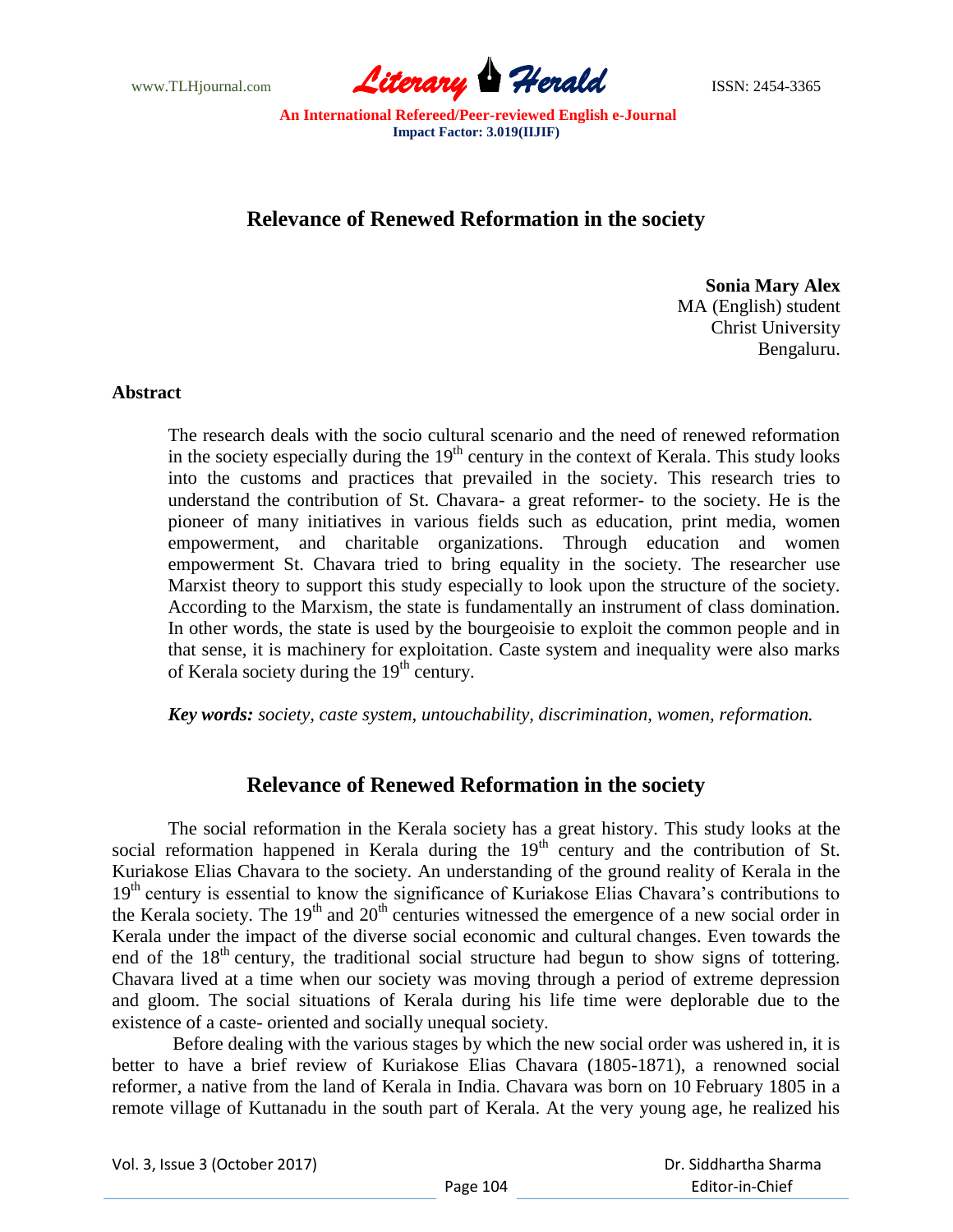

mission and became a priest. He was a man with unique vision and mission that led him to pave a new way in the social transformation. He was very much affected by the inequality, caste system, ill-treatment of women and the low caste, untouchability, and denial of education to the marginalised. He considered the humanity as his own brethren and committed his life for the well-being of the society. He firmly believed in the right to maintain the dignity of each and every individual and the upholding of the same became the major priority of his services.

Caste system was so prevalent in such a way that upper cast enjoyed all the privileges and the lower cast was denied even the most elementary human rights. Government jobs and general education were denied to people of the lower castes. Within the frame work of cast, there were sub casts. They were not allowed even to walk along public roads. Untouchability and such evil customs were predominant and accepted practices in the society. The government itself set up norms and instructions to set a limit for the untouchables to walk along public paths and market (Menon, 1979). Caste system was a great evil in the society. The high class alone had the authority to interpret the law. The law spared high class from the death penalty. The lower the status of a person in the society greater the severity of the punishment meted out to him. The members of the lower cast were also called upon to make all kinds of iniquitous payment to the state if they wanted to live a fairly comfortable life. There were innumerable restrictions in the matter of dress, ornaments, mode of conveyance, use of domestic vessels, the manner of constructions of houses etc. Some of the lower classes considered untouchable by upper class (Menon, 1979). It is against this backdrop of unjust rules and discrimination that the heroic efforts of Chavara become important and relevant.

Chavara had a great vision that a woman can reform the family so that the society could be transformed. He worked hard for the emancipation of women. Women were undergoing all kinds of exploitation. Dalit women were not allowed to cover their breast, especially in front of higher caste people whom they compelled to call "*Thampuran*" (Lord). The dalits lived in the property of the landlords of higher castes and worked for them as bonded labourers. This was considered their obligation. They would be forced to work, but wages would not be paid. As they were forced to bow to their wishes of their masters, they had no self-respect. Even when abused and raped, their women folk could not raise their voice in protest. In this context, Chavara established women religious congregation and trained them in many ways. These religious have given proper formation to the women and girl children around. They were trained in stitching, craft works, and art. It helped them to do work and attain small income as their own.

The progress and development of a society largely depend on the status of its women. During those days women were subjected to inhuman treatment. They lived in captivity within the family – as daughter, wife, mother or even grandmother. Just as Virginia Woolf dreamt of "a room of one"s own" Chavara fulfilled his mission through the foundation of the congregation for women. He introduced vocational training for the weak and destitute women in the society. Schemes were developed for young girls to have an education (Paul 185). Chavara worked hard to raise the status of his fellow beings and provide them better chances to progress through innovative initiatives and opening opportunities for everyone to flourish and progress. He was always with the marginalised in the society. He insisted that just wages should be provided. The words and deeds of Chavara proclaim his great vision for the uplift of the people in the society. During Chavara's time, the dalits were compelled to work. They were not given just wages.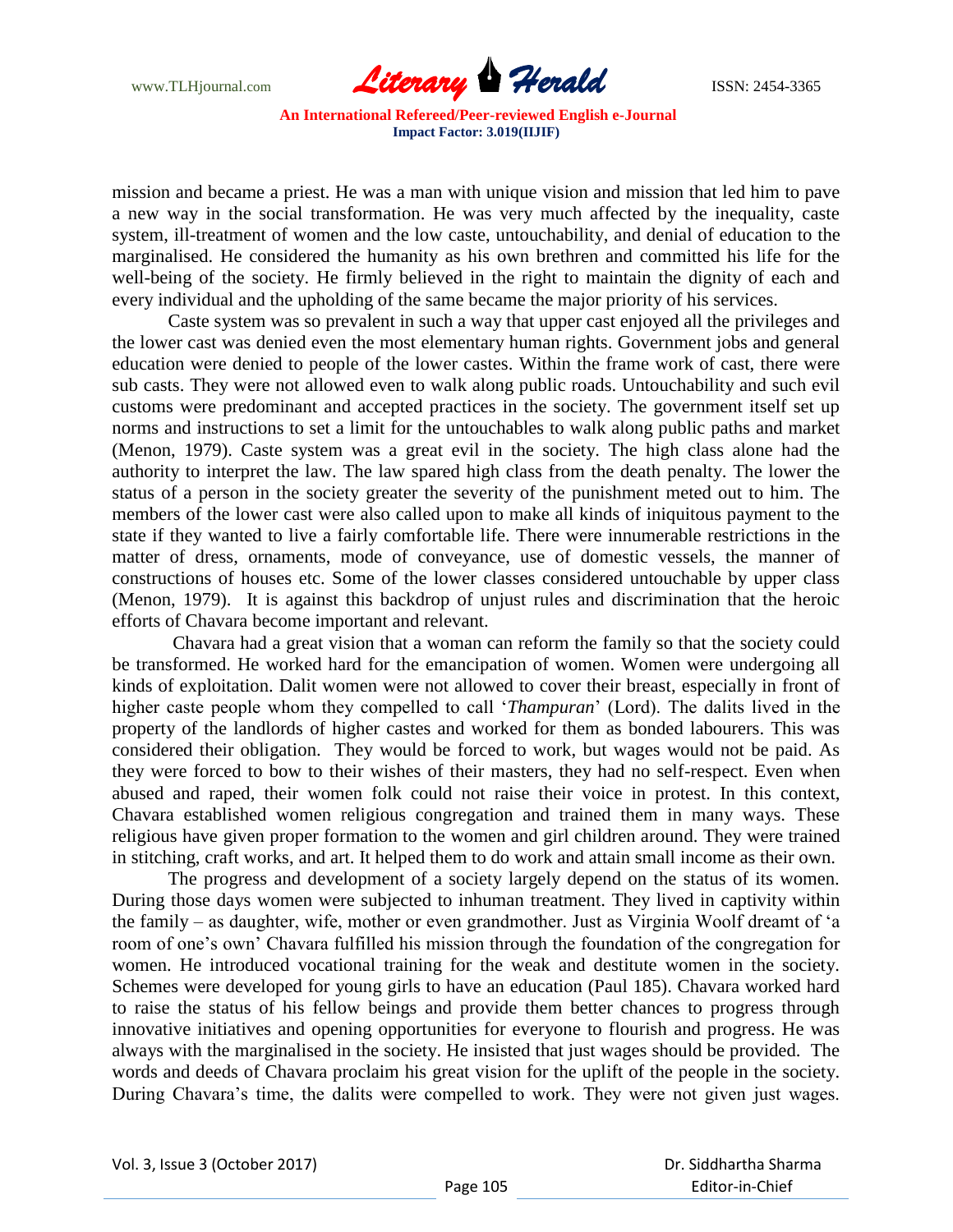

Father Chavara objected to this system. Chavara was very much compassionate towards the poor and marginalized people of the society. In the history of the life of the Church in Kerala, before the time of Chavara, there was no charitable institute as such, where the aged persons or orphans were cared for and protected.

From his life, influences, and literary works one can understand that the social change he wished to create was one that upheld human dignity that approved human worth and holds everyone with equal respect and deference. The education was the right of a small minority during those days. He sought to bring about the reformation by issuing a decree that schools which provide education to all regardless of caste or religion be established beside the Catholic parishes. Thus he laid the foundation for a civil society (Radhakrishnan, 42). He initiated free education by establishing Sanskrit school at Mannanam in 1846. This school was the cradle of equality and human dignity.

Considering the social situation of the nineteenth century, St. Chavara took commendable steps to raise the living standards of women, dalits and the downtrodden by educating them and thus enabling them to rise above the clasps of discrimination. Even when the public schools had admitted only upper caste children, Chavara established a school for all, invited all students and accepted them under one roof. St. Chavara expanded his educational activities as per the need of the students, and requirement of the society. He not only started schools, but his human concern urged him to think of necessities for its sustenance and regular attendance of students, and his out of box thinking forced him to look for financial resources for the school. St. Chavara purchased a plot of paddy field with the help of people of good will, to meet the expenses of the school, and ordered one of the monasteries to run it (Mollykutty 281).

All children irrespective of caste and creed learned not only the lessons of Sanskrit and other subjects but also the lessons for life. He passed through all villages and made the people aware of education and inspired them to join the school. He had initiated midday meal for the financially backward children. He met the financial needs of students with the help of people of good will. Chavara could eliminate caste discrimination through the establishment of schools. Today Kerala is holding a high literacy rate and people are enjoying the equal social status and the fruits of development.

A crowd does not constitute a society because its members having nothing in common. It becomes one only when its members share the same values, aims, and strategies. Members of Kerala"s cast –ravaged society of the time were in conflict with one another. It was schools that gave Kerala society common targets to aim. In other words, it was schools that transformed Kerala in civil society. Chavara said: "just as without eye one cannot see the material things in the world, so also without knowledge it will be impossible for us to see and understand the reality of the world and the eternity of God. As those who have no eye are called blind, so as to those who have no learning are to be called intellectually blind" (Radhakrishnan 42).

Chavara was a person who had a special eye upon the poor and the needy. In Kerala there were no charitable institutions initiated by the Church before his time. He was the one established the first charitable institute at Kainakary where the aged persons or orphans were cared for and protected. "This was an institution to give refuge to the sick and destitute who had no one to look after them, and to prepare the dying to face a happy death. This was being run by the members of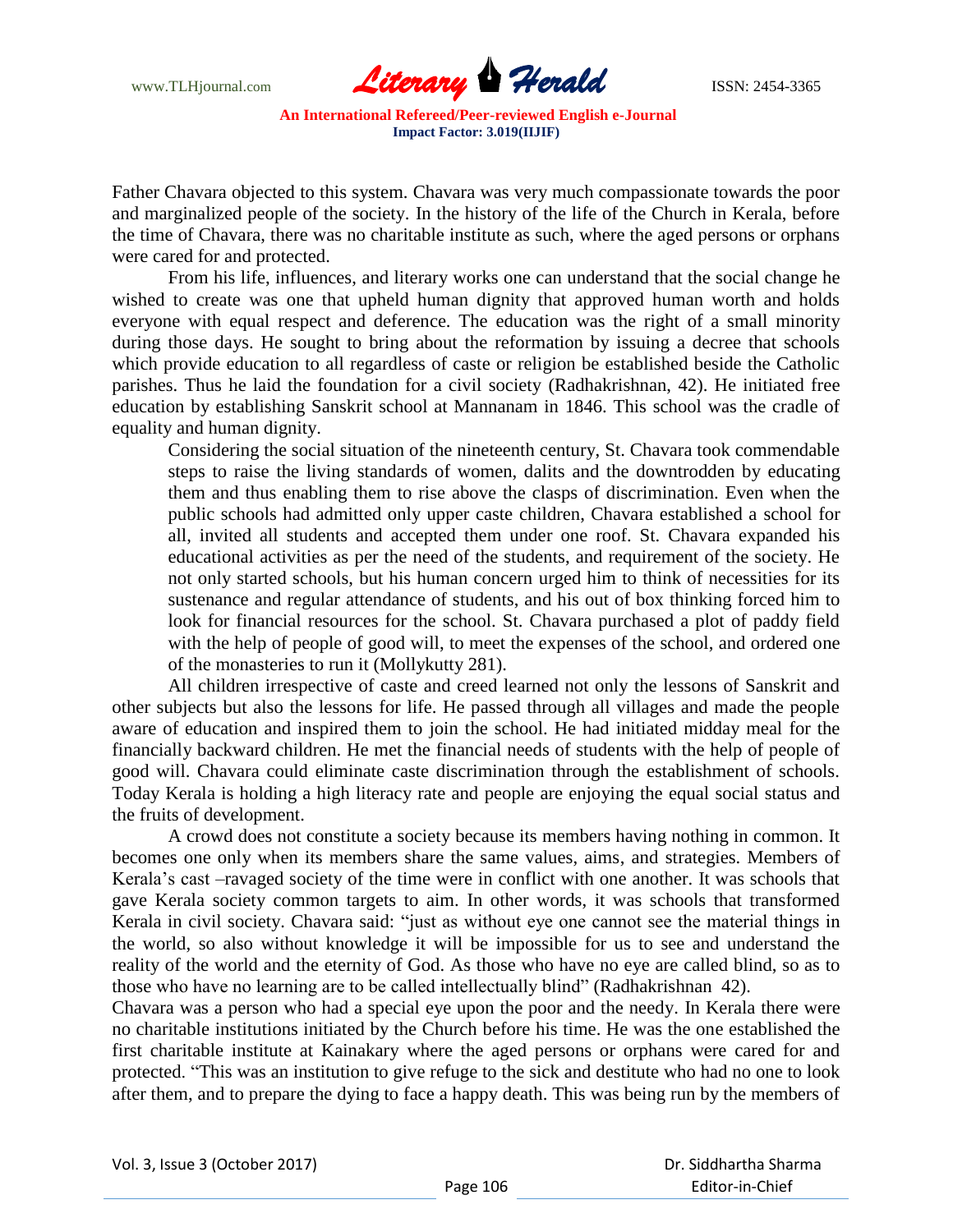www.TLHjournal.com **Literary Herald Herald ISSN: 2454-3365** 

a lay charitable organisation "Confraternity of St. Joseph for happy death". This was the beginning of the organised humanitarian work of the Kerala Church" (Scaria and Binoy 198).

Another important agent of social transformation is the emergence of print media. Chavara began a great revolution through print media. He ushered into this field through the establishment of a printing press in the year 1846 at Mannanam. Paper and ink shaped a unique cultural sensibility in Kerala. He had a vision that print media can unlock the door of literacy. According to him, knowledge was light and ignorance was blindness or darkness. He dreamt of a society carrying the lamp of knowledge and human values. He understood that printing good books and reaching it even to the least of the society will help to form a value oriented society. He assured himself that knowledge will banish all kinds of inequalities and evils in the society. It opened up a new circle of discourse through printed books, popular literature, and newspapers. Kerala was just entering a culture of technology.

Printing technology was monopolised by Europeans in those days. There were mainly three presses during these days. 1) CMS press at Kottayam started by European evangelist Benjamin Bailey, 2) Mission Press at Thalasserry by Herman Gundert and Government Press at Trivandrum. European technology was highly expensive. Printing in mother tongue was a mirage. In this situation, Chavara took the initiative to establish a printing press for vernacular printing. He went to government press at Trivandrum and engraved a model of the machine. Based on the model a carpenter carved out a wooden printing machine. Later on, various moulds were formed for printing. Chavara spent long days and nights struggling to develop a Kerala model in printing. The shift from manuscript to print brought a revolution in communication in Kerala (Rajasekharan 58-75).

St. Chavara was a literary reformer too. He was equipped with knowledge and shared it with the people through his literary works. He printed many books that helped the people to broaden the horizon of their knowledge. He translated books from other languages into Malayalam. The oldest existing Malayalam daily, "Nasrani Deepika"published at Mannanam press in 1887. He contributed a lot to the Malayalam literature through his various literary works. Among them, *Anasthasya's Martyrdom* is the first minor epic (khandakavyam) in Malayalam literature. Chavara has foreseen that spiritual, intellectual, social advantages through the printing technology. Kerala society also experienced a cultural reformation too. He had a great dream of a sublime society upholding all human values and enjoying equal freedom without any kind of separation or discrimination. He found many means to reach out this vision. He was a spiritual leader who tried to uplift the society and form a new culture that upholds the value of equality and justice.

Chavara"s vision about a reformed society helped him to make aware the people the importance of being educated, the need for helping the poor and old age people and orphans, giving justice to every individual and doing charitable acts to the needy. He was a strong supporter of justice. He was ready to help everybody belong to any communities without any kind of segregation based on caste, class, religion, intellect, colour and sex. Chavara advocated equal human dignity throughout his life by initiating a number of activities that were unknown to Kerala society till then. He was the pioneer of establishing an inclusive educational institution, print media, literary revolution, old age home, midday meal and many spiritual reformations though he was ignored by the society for a long time. It is the right time and a great obligation to